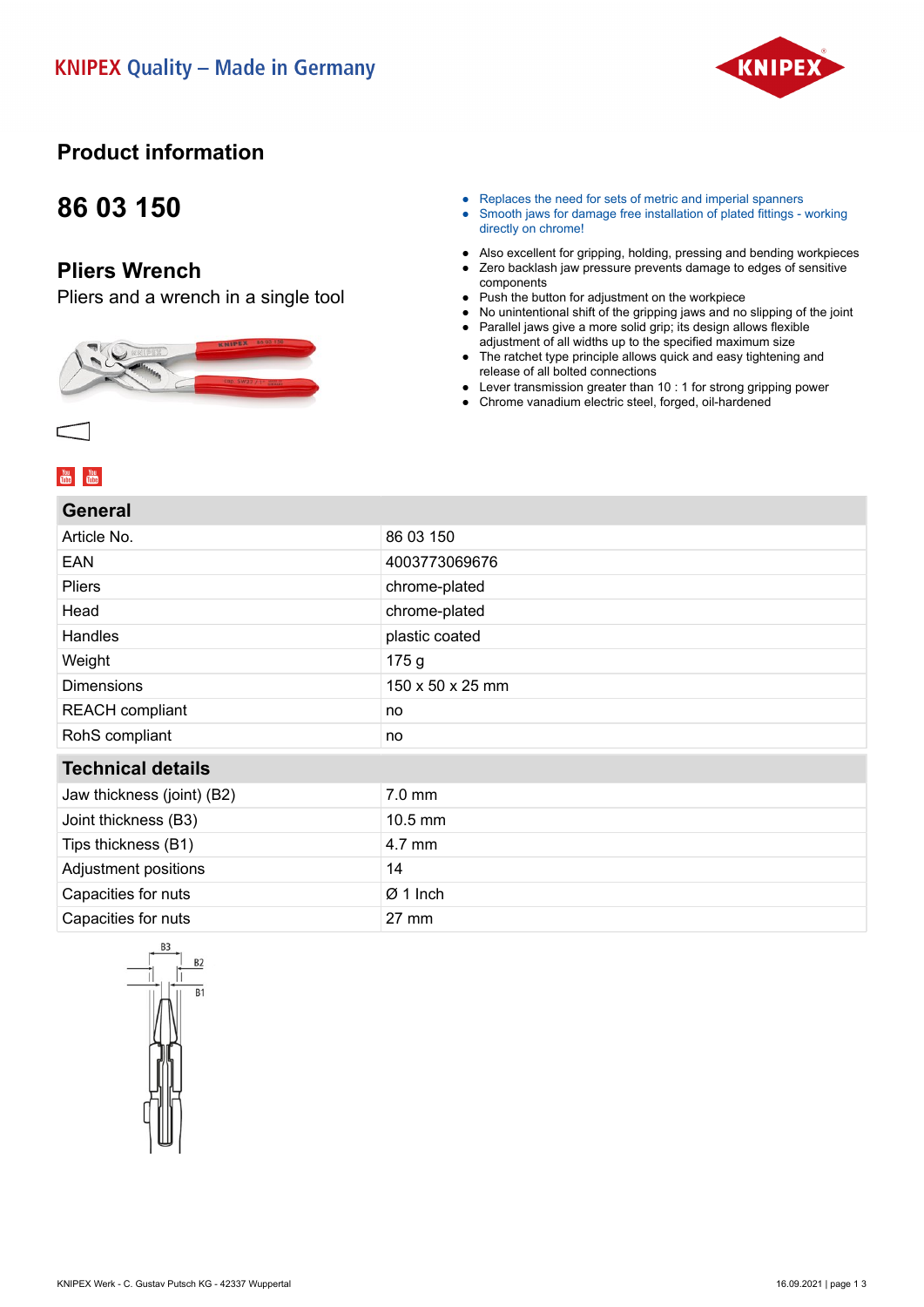# **KNIPEX Quality - Made in Germany**



| <b>Classification</b> |                                             |
|-----------------------|---------------------------------------------|
| $c$ Cl@ss 5.1.4       | 21043826                                    |
| proficl@ss $6.0$      | AAA936c004                                  |
| UNSPSC 13.1           | 27112112                                    |
| <b>Spare Parts</b>    |                                             |
| 86 09 150             | Range of spare parts adjustment for 86 150, |

*technical change and errors excepted*





replaces the need for sets of metric and imperial spanners